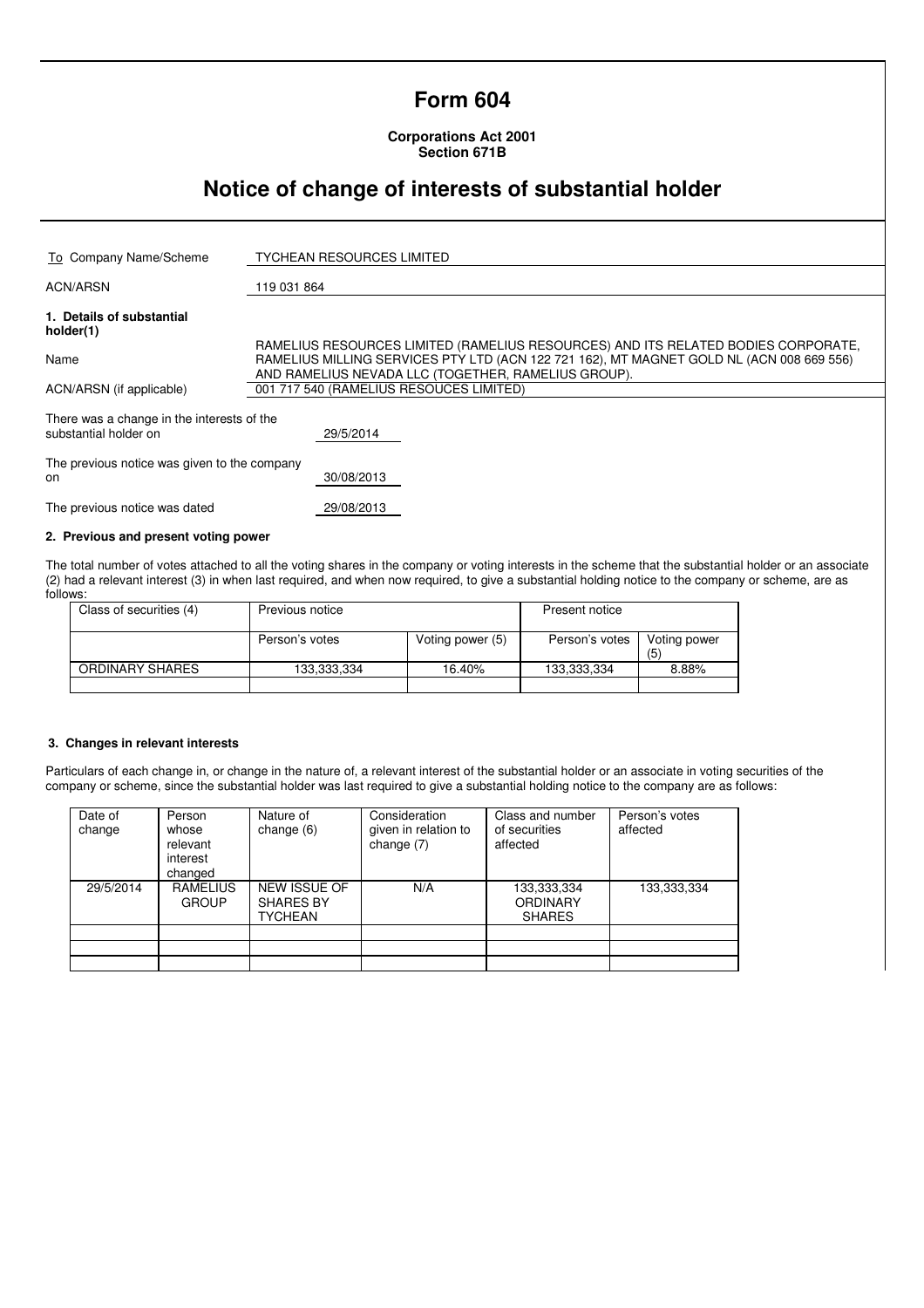#### 4. Present relevant interests

Particulars of each relevant interest of the substantial holder in voting securities after the change are as follows:

| Holder of<br>relevant<br>interest | Registered holder of<br>securities | Person entitled to be<br>registered as holder<br>(8) | Nature of relevant<br>interest (6)                                                                                                                                                                                                       | Class and<br>number of<br>securities            | Person's<br>votes |
|-----------------------------------|------------------------------------|------------------------------------------------------|------------------------------------------------------------------------------------------------------------------------------------------------------------------------------------------------------------------------------------------|-------------------------------------------------|-------------------|
| RAMELIUS<br><b>GROUP</b>          | RAMELIUS GROUP                     | RAMELIUS GROUP                                       | <b>RELEVANT</b><br><b>INTEREST UNDER</b><br>S 608(1)(B) & (C) OF<br>THE CORPORATIONS<br><b>ACT 2001 - POWER</b><br>TO CONTROL THE<br><b>VOTING AND</b><br><b>DISPOSAL RIGHTS</b><br>OF SHARES HELD BY<br>THE REGISTERED<br><b>HOLDER</b> | 133,333,334<br><b>ORDINARY</b><br><b>SHARES</b> | 133,333,334       |
|                                   |                                    |                                                      |                                                                                                                                                                                                                                          |                                                 |                   |

#### 5. Changes in association

The persons who have become associates (2) of, ceased to be associates of, or have changed the nature of their association (9) with, the substantial<br>holder in relation to voting interests in the company or scheme are as fo

| $\mathbf{r}$<br>Name and ACN/ARSN,<br>'applicable) | association<br>Nature of |
|----------------------------------------------------|--------------------------|
| N/A                                                | N/A                      |
|                                                    |                          |

## 6. Addresses

The addresses of persons named in this form are:

| Name                  | Address                                      |
|-----------------------|----------------------------------------------|
| <b>RAMELIUS GROUP</b> | SUITE 4, 148 GREENHILL ROAD PARKSIDE SA 5063 |
|                       |                                              |
|                       |                                              |
|                       |                                              |

| Signature | <b>DOM FRANCESE</b><br>print name | capacity | <b>COMPANY SECRETARY</b> |  |
|-----------|-----------------------------------|----------|--------------------------|--|
|           | $\sim$<br>sign here               | date     | 4/6/2014                 |  |